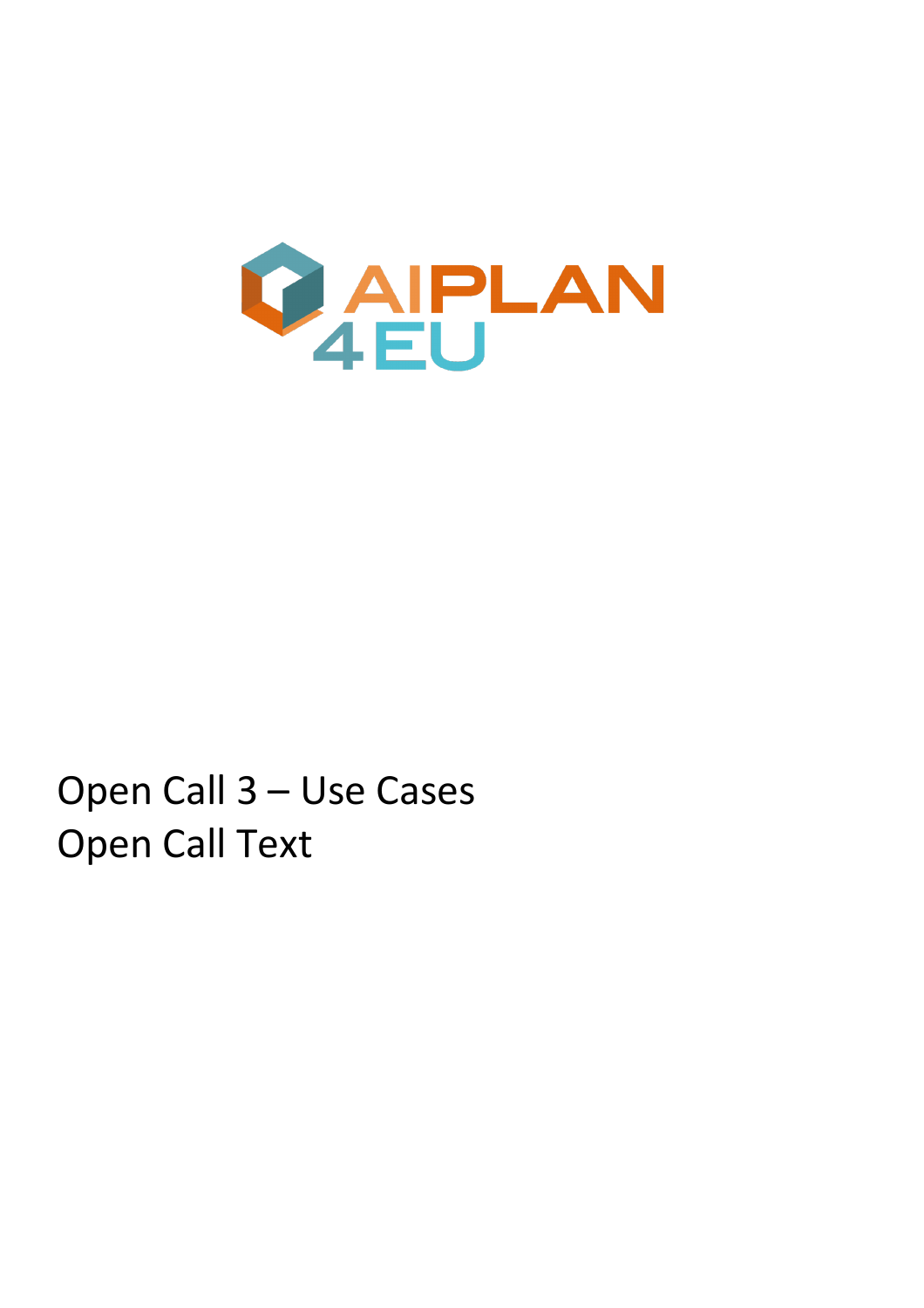



## Contents

| 1.2 |     |  |
|-----|-----|--|
|     |     |  |
|     |     |  |
|     |     |  |
|     |     |  |
|     | 4.1 |  |
|     |     |  |

## List of Figures

## **List of Tables**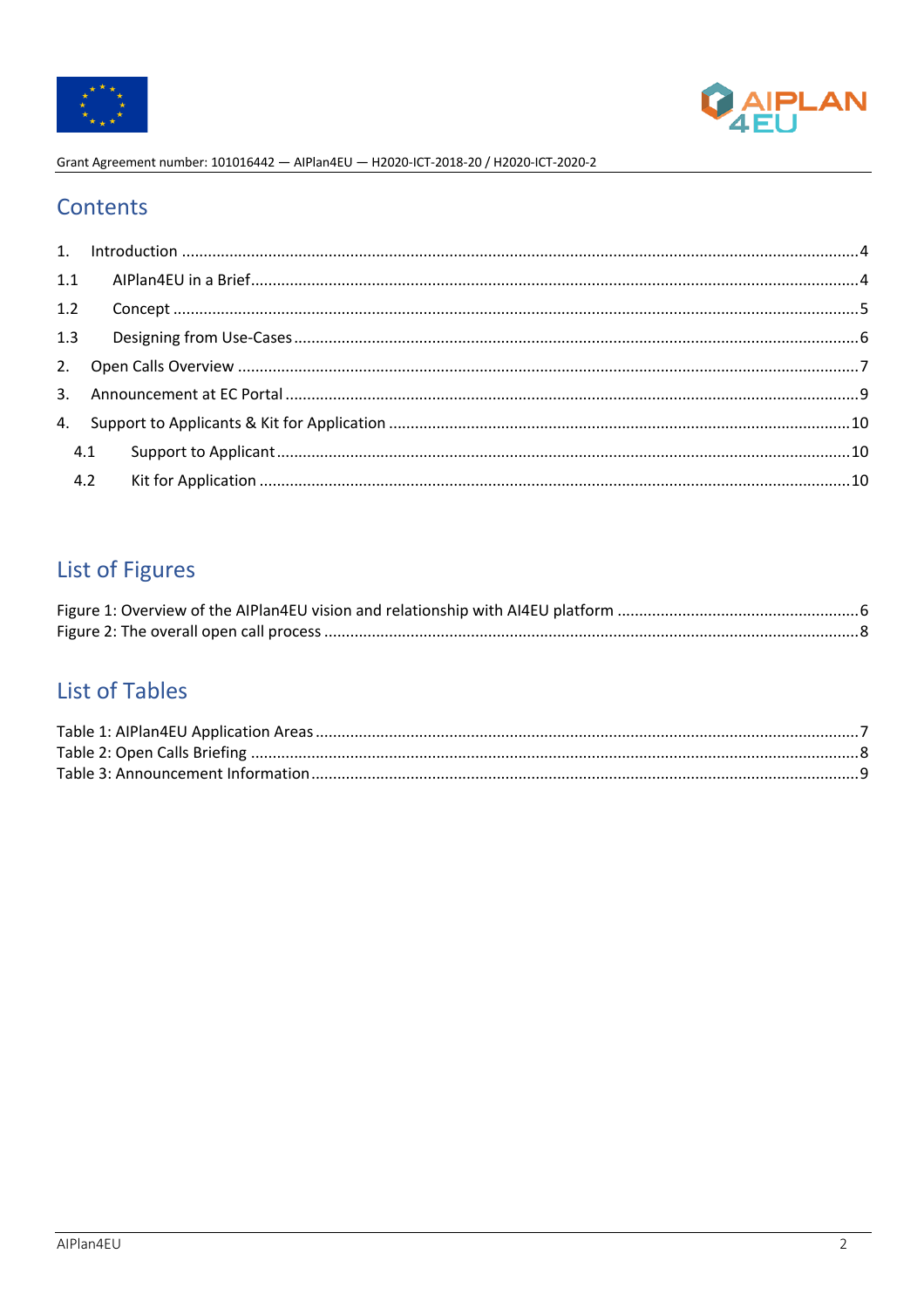



## Document Revision History

| <b>Date</b> | <b>Issue</b>     | Author/Editor/Contributor | Summary of main change |
|-------------|------------------|---------------------------|------------------------|
| 24/May      | V <sub>0.1</sub> | Luisa Gonçalves           | <b>Draft</b>           |
| $6/$ Jun    | V1.0             | Luisa Gonçalves           | Final                  |
|             |                  |                           |                        |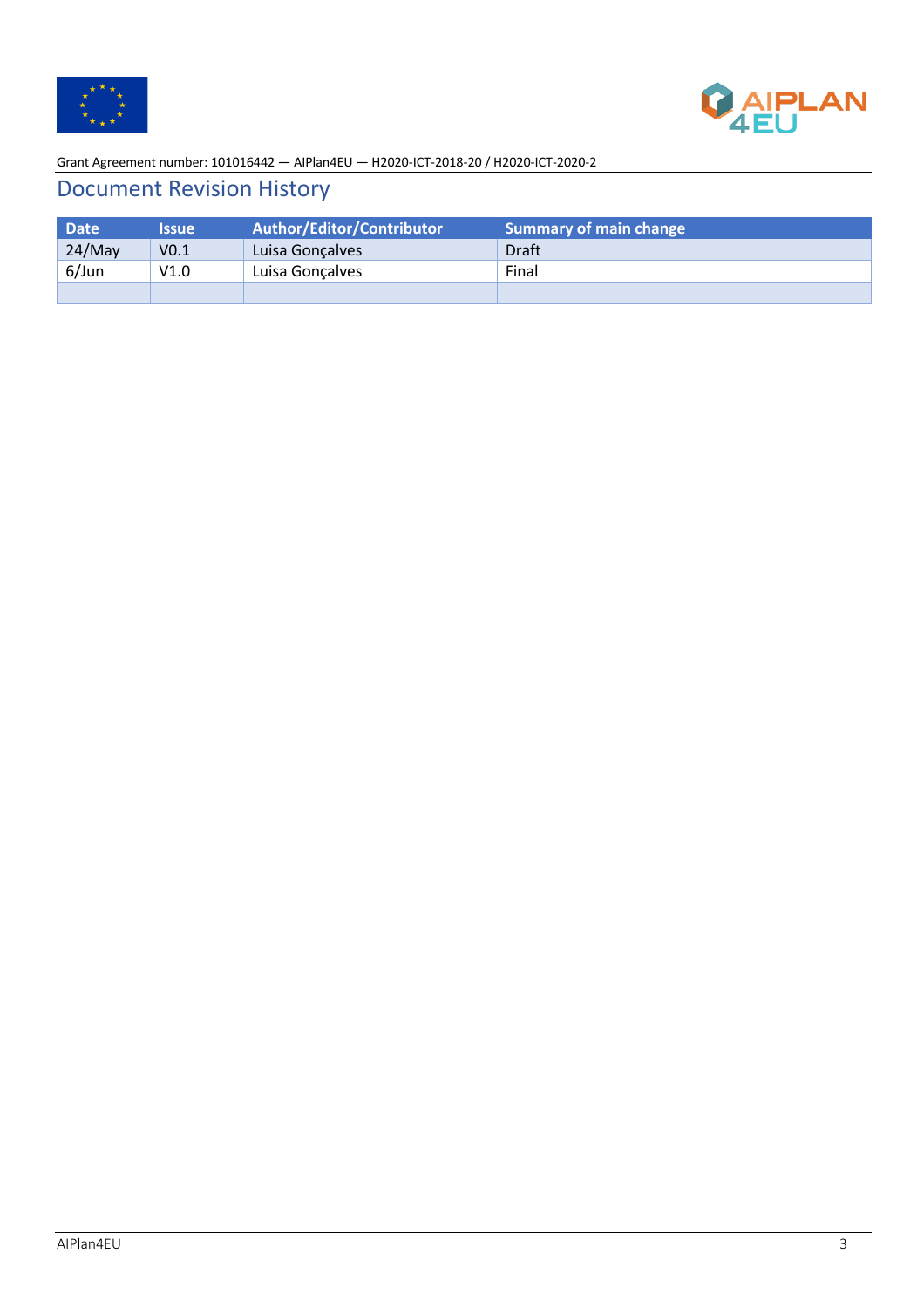



#### 1. Introduction

This document provides information regarding the AIPlan4EU framework and associated Open Call for Use Cases (also referred to as Open Call 3). All associated Annexes must be additionally considered for the submission of a use-case proposal.

The project will use the Funding Support to Third Parties (FSTP) mechanism to push the uptake of AI planning technologies through an AI on-demand platform, to widen the use-cases addressed by the project, to robust the collection of planning engines within the UPF Unified Planning Framework) and to increase the number of technologies integrated through TSBs (Technology-Specific Bridge).

With Open Call 3, the AIPlan4EU consortium aims to connect with key stakeholders from non-tech sectors that will challenge innovators towards the development of TSBs. This open call will be issued to engage 5 use-cases. The usecases will be used to refine the UPF requirements and to enhance the training material. It means that the winner usecases will be involved in the deployment of the use case foreseen in the subsequent phases of the projects.

The project will consider use-cases from not only the 7 application areas (Table 1), but also from diverse application areas that will drive the design and the development of a framework and include several available planning systems that can be selected to solve practical problems.

### 1.1 AIPlan4EU in a Brief

Automated Planning and Scheduling is a central research area in AI that has been studied since the inception of the field and where European research has been making strong contributions over decades. Planning is a decision-making technology that consists of reasoning on a predictive model of a system being controlled and deciding how and when to act in order to achieve the desired objective. It is a relevant technology for many application areas that need quick, automated, and optimal decisions, like agile manufacturing, agri-food, or logistics. Although there is a wealth of techniques that are mature in terms of science and systems, several obstacles hinder their adoption, thus preventing them from making the footprint on European industry that they should make. For example, it is hard for practitioners to find the right techniques for a given planning problem, there are no shared standards to use them, and there is no easy access to expertise on how to encode domain knowledge into a planner.

The AIPlan4EU project will bring AI planning as a first-class citizen in the European AI On-Demand (AI4EU) Platform by developing a uniform, user-centered framework to access the existing planning technology and by devising concrete guidelines for innovators and practitioners on how to use this technology. To do so, we will consider use-cases from diverse application areas that will drive the design and the development of the framework and include several available planning systems as engines that can be selected to solve practical problems. We will develop a general and planner-agnostic API that will both be served by the AI4EU platform and be available as a resource to be integrated into the users' systems. The framework will be validated on use-cases both from within the consortium and recruited by means of cascade funding; moreover, standard interfaces between the framework and common industrial technologies will be developed and made available.

AIPlan4EU consortium encompasses 16 European partners from different industries and with various expertise (research groups and companies). Within the consortium, 7 application areas (Table 1) will be considered from the beginning. These are both areas where planning has already been used as well as areas where planning has seen very little application: planning for space, agriculture, manufacturing, logistics, autonomous driving, automated experimentation, and subsea robotics). In addition to these application areas, AIPlan4EU uses part of the cascade funding to widen as much as possible the elicitation of requirements.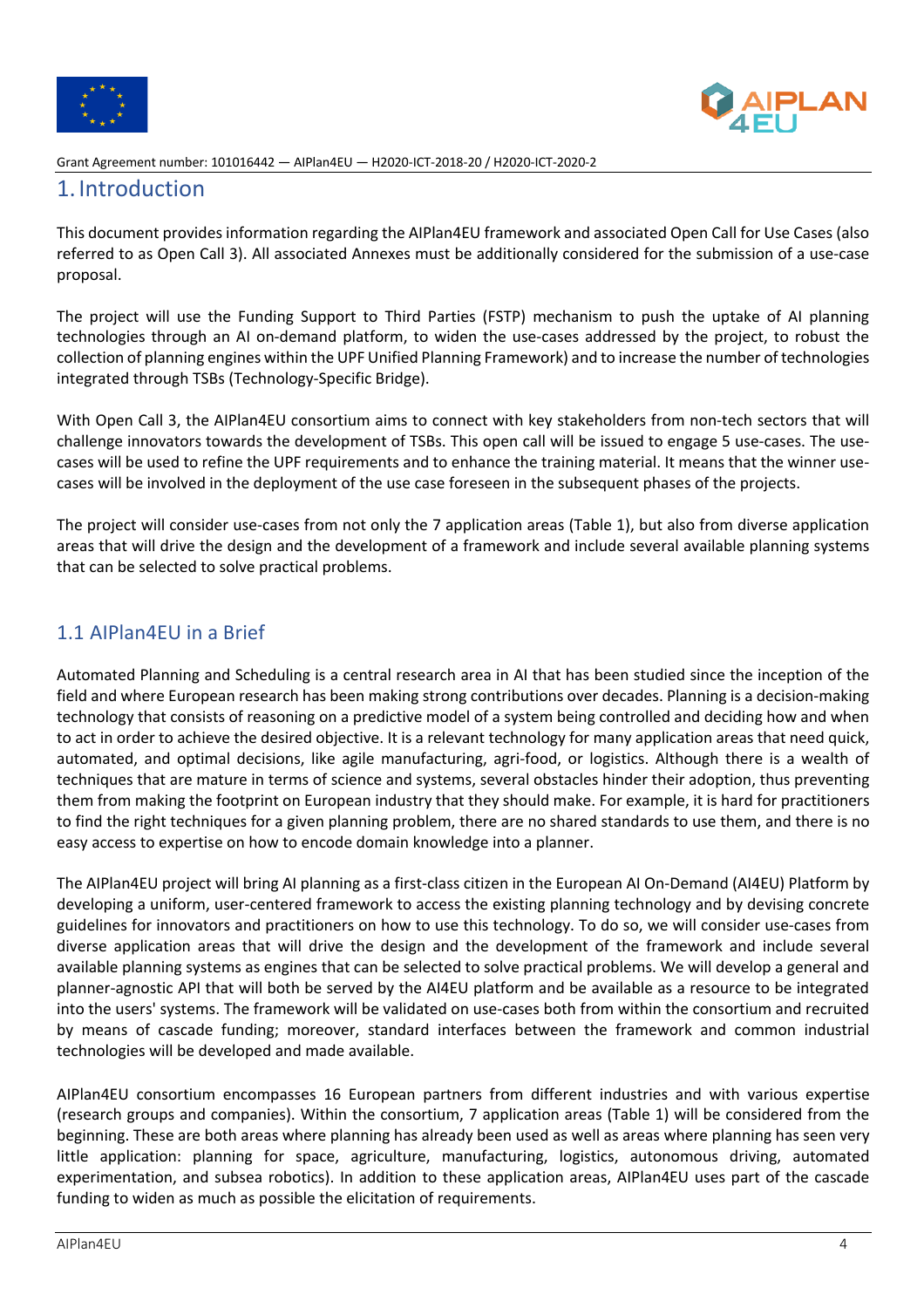



Grant Agreement number: 101016442 — AIPlan4EU — H2020-ICT-2018-20 / H2020-ICT-2020-2 AIPlan4EU is centred around 6 ambitious objectives:

- O1: Making planning accessible to practitioners and innovators
- O2: Facilitate the integration of planning and other ICT technologies
- O3: Making planning relevant in diverse application sectors
- O4: Seamlessly integrate planning within the AI4EU platform
- O5: Facilitate learning of planning for reskilling and lower the access barrier
- O6: Standardize and drive academic research towards applications.

#### 1.2 Concept

Following the overall vision for AI in Europe, the project will focus on planning technology and bringing it to innovators and practitioners. On one side, AIPlan4EU will leverage the excellent research that Europe has funded and constructed over the years. Moreover, being a model-based technology, planning is particularly suited to ensure trust and being explainable: both these factors will be guiding principles of the project and will be particularly highlighted in the different use-cases where humans are subjected or can interfere with the decisions and suggestions of planners.

Over the years, planning has been applied in several applicative domains (e.g., space, electroplating, and port operations) and has seen an impressive flourishing of techniques, tools, and theory that achieved spectacular results. Despite these successes, implementing innovative solutions based on planning is still costly and requires dedicated and specialized expertise: in many cases, practitioners need to re-implement state-of-the-art techniques and customize them for their needs. On the other hand, efficient research tools are available, but their technological usability is limited by the fact that they are engineered to solve a given planning problem expressed in a dedicated formal language instead of providing suitable APIs for practitioners to use. Another issue is fragmentation: it is very hard, even for experts, to reliably predict which technique will work well on a certain problem, and, in addition, the available research planning tools are not uniform in their API, input language, and capability.

AIPlan4EU aims at solving these problems through the AI4EU platform: we will offer state-of-the-art planning technology through a unified API designed for practitioners and validated on practical use-cases that will be a convenient entry-point for any innovator willing to take advantage of plan-generation techniques and related technologies. This goal is well aligned with the AI4EU platform vision: offer AI technologies on-demand. All the resources and the methodologies developed within the project will be offered through the AI4EU platform that will be extended to offer novices a convenient entry point for planning users.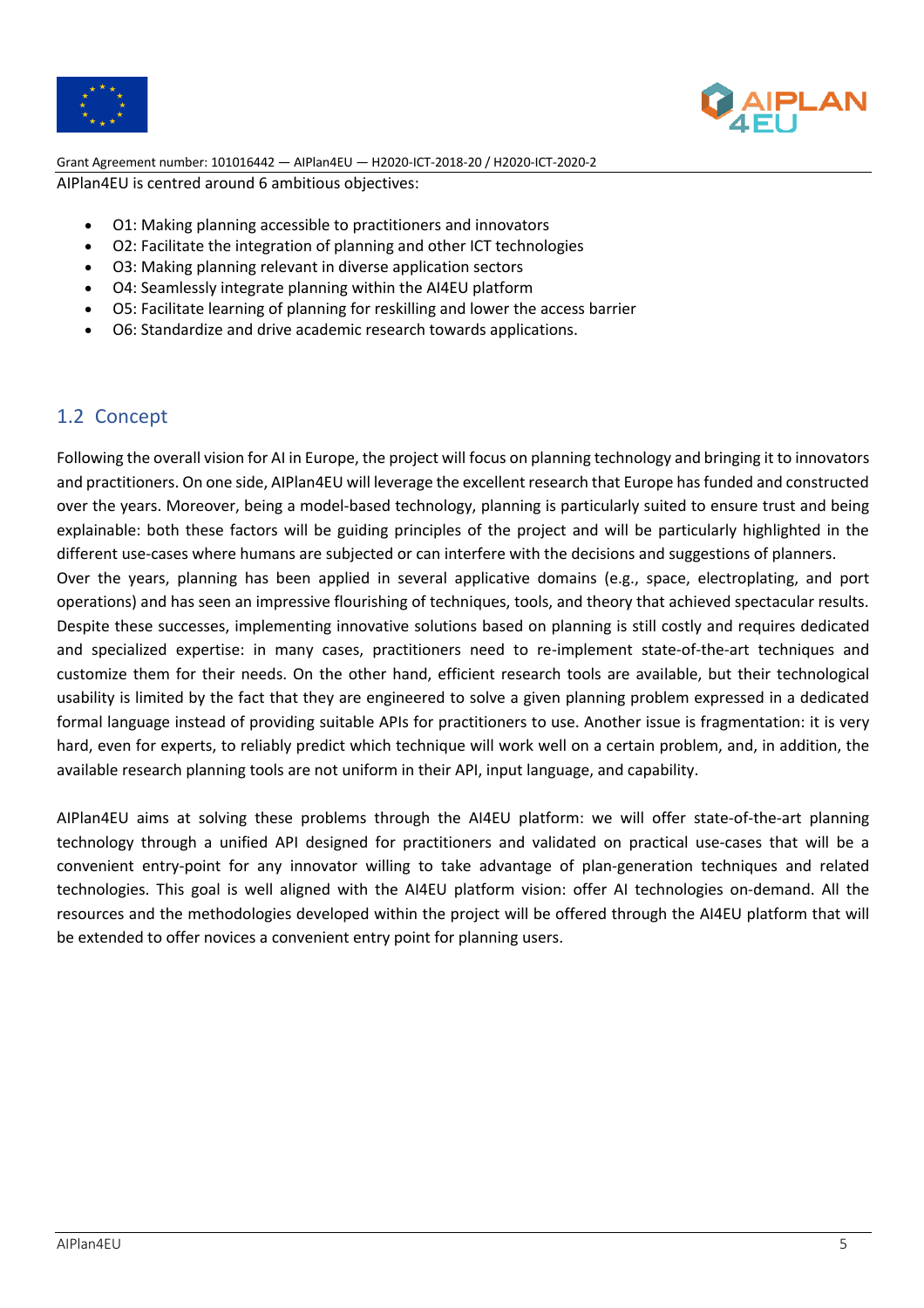





*Figure 1: Overview of the AIPlan4EU vision and relationship with AI4EU platform*

Figure 1 presents the overall architecture of our vision: we will collect several state-of-the-art planning engines under a unified planning API and present the resulting Unified Planning Framework (UPF for short) as a resource in the AI4EU platform. In addition to the innovative UPF framework, we will validate its applicability through several case studies in diverse application domains, and for each of them, we will develop a "Technology-Specific Bridge" (TSB for short) that will connect the ICT technology relevant in an application domain with the planning services UPF offers. As an example, consider a logistics application domain and imagine a scenario, where we want to use planning techniques to automate decision-making for intra-logistics in a warehouse where a certain Warehouse Management System (WMS) software is in use. The TSB in this context will be responsible for assessing the status of the warehouse and of the orders from the WMS software and transforming this information into a (series of) planning queries for the UPF. Moreover, the same TSB will convert the answers, measures, and estimations produced by the UPF into meaningful quantities and decisions at the level of the WMS. In this example scenario, the WMS is the relevant ICT technology for the application domain. The software will not be the sole contribution AIPlan4EU will bring into the AI4EU platform. In fact, both the collected planning use-cases and the identified ICT technologies will be documented and reported in the AI4EU platform for future reference.

#### 1.3 Designing from Use-Cases

The design of the various activities in AIPlan4EU will be derived from user needs: the UPF needs to be usable by practitioners, therefore we want to elicit requirements for the framework directly from the final users and we planned a series of measures to keep the users involved in the design and development of the platform throughout the project. Within the consortium, we identified 7 applicative areas (Table 1) to take into consideration from the beginning: these are both areas where planning has already been used as well as areas where planning has seen very little application.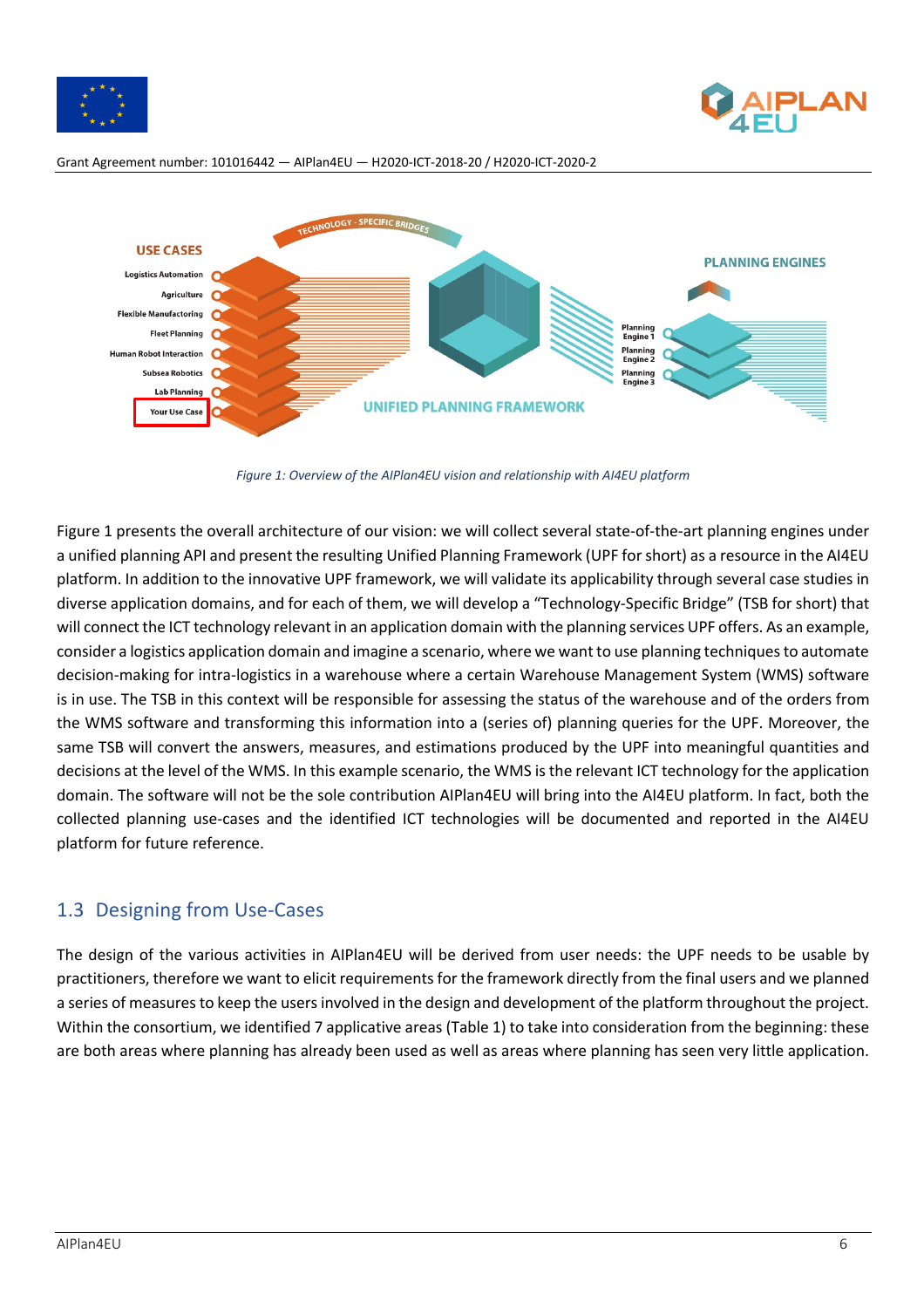



| <b>Application Areas</b>                                                      |  |  |  |  |
|-------------------------------------------------------------------------------|--|--|--|--|
| Planning for space                                                            |  |  |  |  |
| Planning for agriculture                                                      |  |  |  |  |
| Planning for flexible manufacturing                                           |  |  |  |  |
| Planning for logistics automation                                             |  |  |  |  |
| Planning for autonomous driving                                               |  |  |  |  |
| Planning for automated experimentation (in FMCG - fast-moving consumer goods) |  |  |  |  |
| <b>Planning for Subsea Robotics</b>                                           |  |  |  |  |
|                                                                               |  |  |  |  |

*Table 1: AIPlan4EU Application Areas*

AI planning technology has been used in several projects in the industrial world, but most of these efforts have been concentrated in specific domains. With AIPlan4EU, we aim at reversing this trend and at applying planning technologies to a wide variety of industrial problems in several diverse domains.

## 2.Open Calls Overview

The project will use the Funding Support to Third Parties (FSTP) mechanism to push the uptake of AI planning technologies through an AI on-demand platform (AI4EU), to widen the use-cases addressed by the project, and to robust the collection of planning engines within the UPF (Unified Planning Framework). In order to connect applications to the planning technology in the UPF, we envision several technology-specific bridges (TSBs): interfaces that map the applicative data and abstractions into planning and vice versa.

AIPan4EU organizes 2 open calls to widen the use-cases addressed by the project, to robust the collection of planning engines within the UPF, and to increase the number of technologies integrated through TSBs. We will issue two open calls.

- 1. **Call for Use-Cases:** a call to connect with key stakeholders from non-tech sectors that will challenge innovators towards the development of TSBs. 3 open calls will be issued to engage 15 use-cases.
- 2. **Call for Innovators:** this call is focused on engaging with innovators/organisations. 2 open-calls (OC) will be issued, with the following specific tracks having each track accessing different scopes.
	- **Track A (OC #1 & #2):** aims to engage innovators in the development and integration of new planners in the AIPlan4EU ecosystem.
	- **Track B (OC #1):** aims to deploy new use-cases within the AIPlan4EU framework. This call will attract small consortia of 2 entities: a use-case owner and a TSB provider (organisation).
	- **Track C (OC #1 & #2):** aims to attract organisations to develop TSBs for the use-cases selected from "Call for use-cases". Both entities, TSB provider and use-case owner, will work together and validate the results.

The first call for use-cases was issued early in the project so that we could gather stakeholders from non-tech sectors providing use-case definitions that will be used on the first call for innovators. The figure below reports a view explaining how it will work: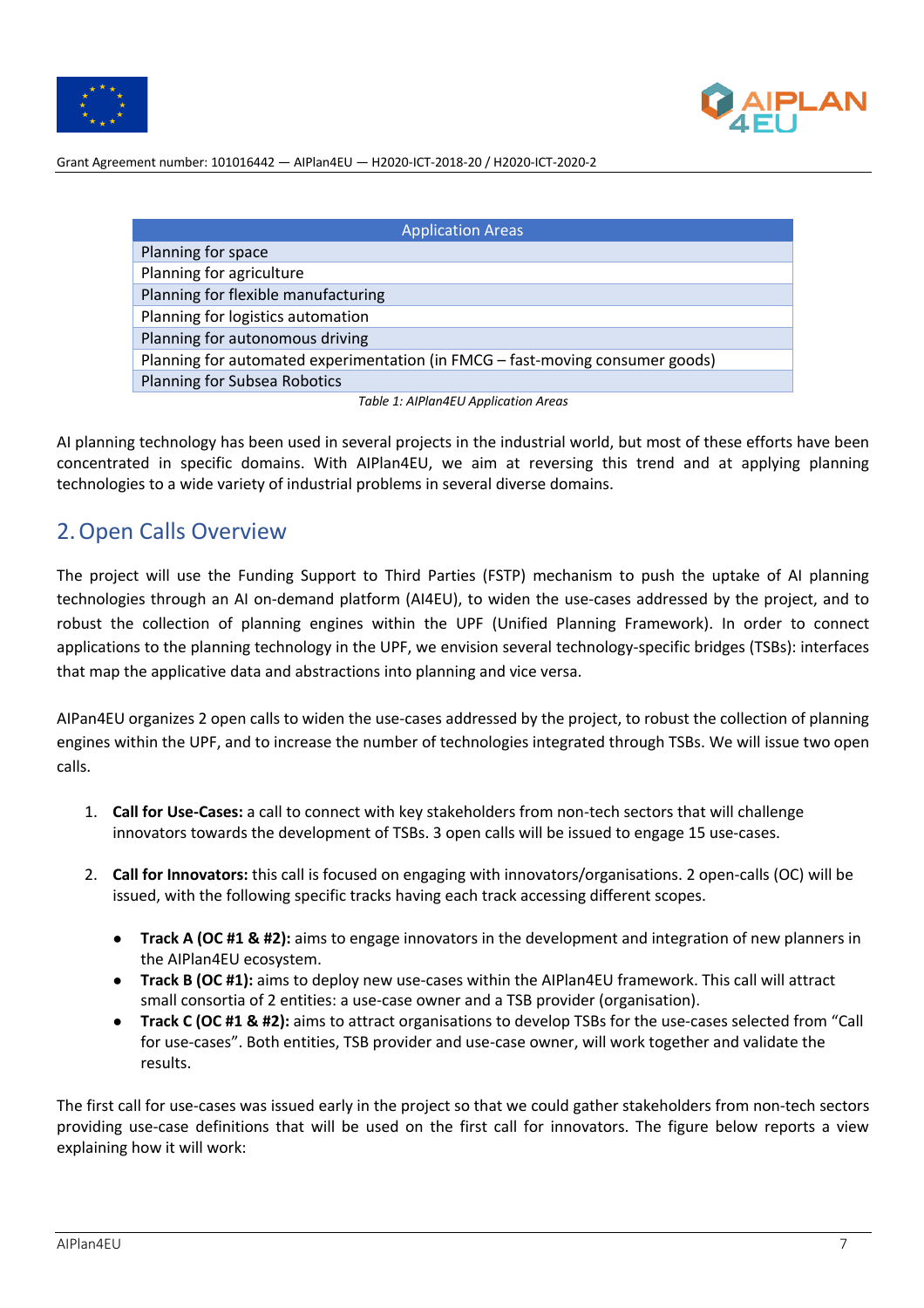





*Figure 2: The overall open call process*

Within the project, the funding to third parties aims to upgrade and extend AIPlan4EU technology offer beyond consortium partners and enlarge the outreach of the project deployments. For this purpose, the consortium has planned to devote a budget for the cascade funding across a total of up to:

- (i) 15 projects in total to select third-party use cases (Call for use-cases Call 1, Call 2, Call 3);
- (ii) 32 projects that propose the deployment of the winner use-cases from the calls for use cases (Call for Innovators).

| <b>Call for Use-Cases</b> |               |           |         |              |  |
|---------------------------|---------------|-----------|---------|--------------|--|
| Call #                    | <b>Budget</b> | #projects | #months | <b>Total</b> |  |
|                           | €1,500        |           |         | €7,500       |  |
|                           | €1,500        |           |         | €7,500       |  |
| €1,500<br>3               |               |           |         | €7,500       |  |
|                           |               | 15        |         | €22,500      |  |

See the following funding table:

| <b>Call for Innovators</b> |                                   |               |                |         |              |
|----------------------------|-----------------------------------|---------------|----------------|---------|--------------|
| Open Call #1<br>(OC#1)     | <b>Topic</b>                      | <b>Budget</b> | #projects      | #months | <b>Total</b> |
| <b>Track A</b>             | <b>Planners</b>                   | €60,000       | 5              | 6       | €300,000     |
| <b>Track B</b>             | UC <sup>*+</sup> TSB <sup>*</sup> | €90,000       | 7              | 6       | €630,000     |
| Track C                    | TSB                               | €60,000       | 2              | 6       | €120,000     |
|                            | $UC^*$                            | €30,000       | $\overline{2}$ | 6       | €60,000      |
|                            |                                   |               | 16             | 24      | € 1,110,000  |

\*Use-Case \*\*Technology-Specific Bridges

| Open Call # 2<br>(OC#2) | <b>Topic</b>    | <b>Budget</b> | #projects | #months | <b>Total</b> |
|-------------------------|-----------------|---------------|-----------|---------|--------------|
| <b>Track A</b>          | <b>Planners</b> | €60,000       | 4         | 6       | €240,000     |
| Track C                 | TSB             | €60,000       |           | 6       | €420,000     |
|                         | $UC^*$          | €30,000       |           | 6       | €210,000     |
|                         |                 |               | 16        | 18      | € 870,000    |

*Table 2: Open Calls Briefing*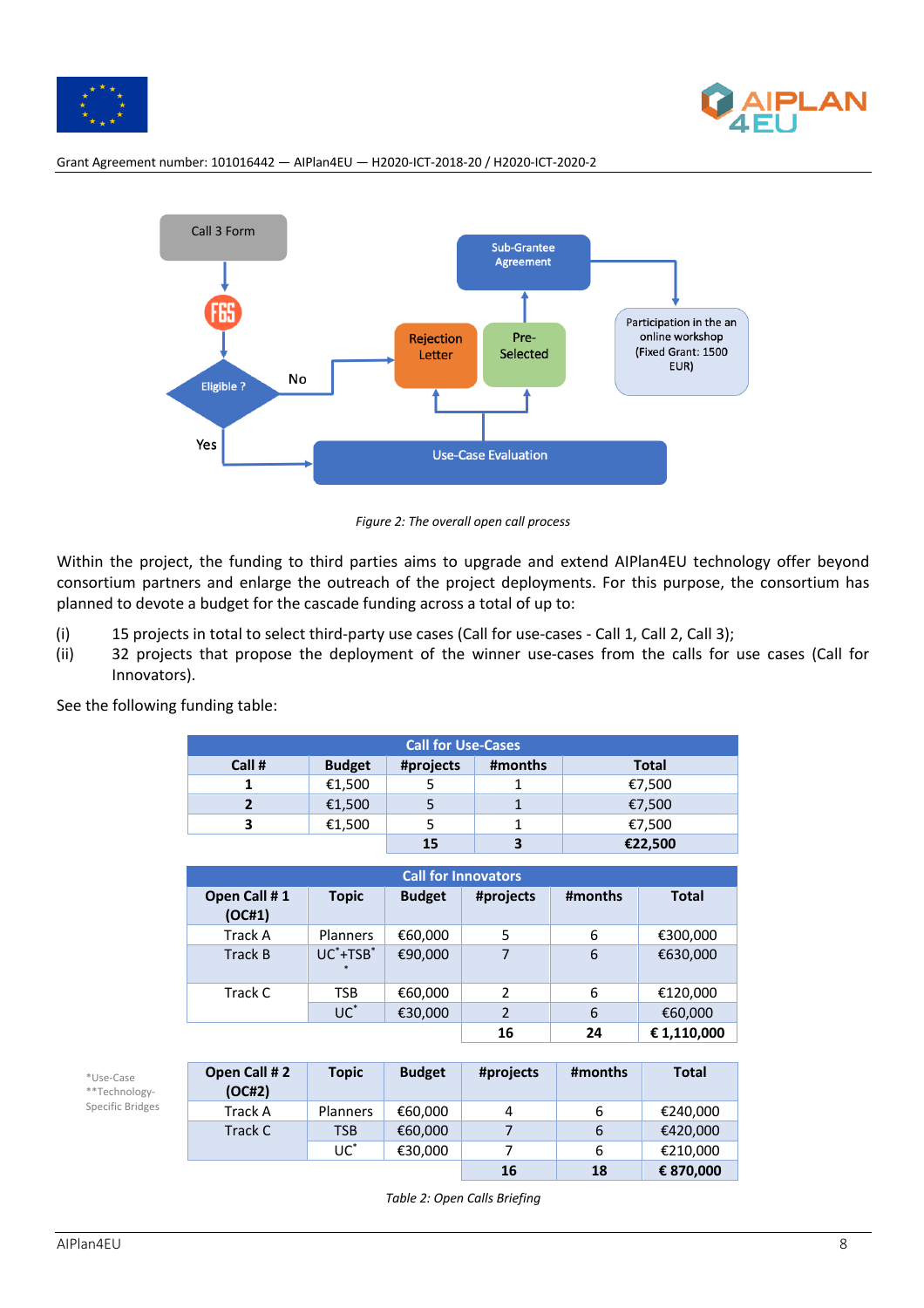



The project has published 2 open calls for use-cases in 2021 (Open Call 1 and Open Call 2).

**This open call document is specifically dedicated to the third open call for use cases (Open Call 3 Use Case) and outline the application modalities for this call**, highlighting that the winners' use-case will have the chance to be selected for the *call for innovators* and take part in the definition of the final requirements for the framework on par with consortium members.

This mechanism follows the principles of open innovation and is very important for the final impact of the framework: through such open calls we will involve organisations and innovators collecting the widest possible set of diverse application scenarios, technological needs, and use-cases.

Applicants are encouraged to submit use-cases that involve different contexts and scenarios that go beyond the 7 application areas (planning for space, agriculture, manufacturing, logistics, autonomous driving, automated experimentation, and subsea robotics).

## 3.Announcement at EC Portal

| <b>Announcement at EC Portal</b>   |                                                                                                                                                                                                                                                                                                                                                                                                                                                                                                                                                                  |  |  |
|------------------------------------|------------------------------------------------------------------------------------------------------------------------------------------------------------------------------------------------------------------------------------------------------------------------------------------------------------------------------------------------------------------------------------------------------------------------------------------------------------------------------------------------------------------------------------------------------------------|--|--|
| Call Title                         | Open Call 3 for Use-Cases                                                                                                                                                                                                                                                                                                                                                                                                                                                                                                                                        |  |  |
| Full name of the EU Funded Project | Bringing AI Planning to the European AI On-Demand Platform                                                                                                                                                                                                                                                                                                                                                                                                                                                                                                       |  |  |
| Project acronym                    | AIPlan4EU                                                                                                                                                                                                                                                                                                                                                                                                                                                                                                                                                        |  |  |
| Grant agreement number             | 101016442                                                                                                                                                                                                                                                                                                                                                                                                                                                                                                                                                        |  |  |
| Call publication date              | 9 <sup>th</sup> Jun 2022 at 12 PM                                                                                                                                                                                                                                                                                                                                                                                                                                                                                                                                |  |  |
| Call deadline                      | $1st$ Sep 2022 at 5 PM                                                                                                                                                                                                                                                                                                                                                                                                                                                                                                                                           |  |  |
| Expected duration of participation | $1 - 7*$ months                                                                                                                                                                                                                                                                                                                                                                                                                                                                                                                                                  |  |  |
| Total EU funding available         | €7,500                                                                                                                                                                                                                                                                                                                                                                                                                                                                                                                                                           |  |  |
| <b>Task description</b>            | This task aims at the definition, launch, management, evaluation<br>and monitoring of the open calls, offering that every participant<br>receives the best possible guidance from the assets within the<br>consortium.<br>*The selected use-case owners will participate in other<br>initiatives (WP tasks) like a workshop that aims to engage them<br>in the project objectives & activities and guide through the<br>process of detailing their use-case to be published on the further<br>project open calls and implemented during the deployment<br>phase. |  |  |
| Submission & evaluation process:   | Submission and evaluation criteria are available in the Guide for<br>Applicants (Available at https://www.aiplan4eu-project.eu/wp-<br>content/uploads/2022/06/AIPlan4EU OC3 UC GuideforApplic<br>ants.pdf). Submit your proposal here: https://www.aiplan4eu-<br>project.eu/call-for-use-cases/open-call-3-for-use-cases/                                                                                                                                                                                                                                        |  |  |
| Table 3: Announcement Information  |                                                                                                                                                                                                                                                                                                                                                                                                                                                                                                                                                                  |  |  |